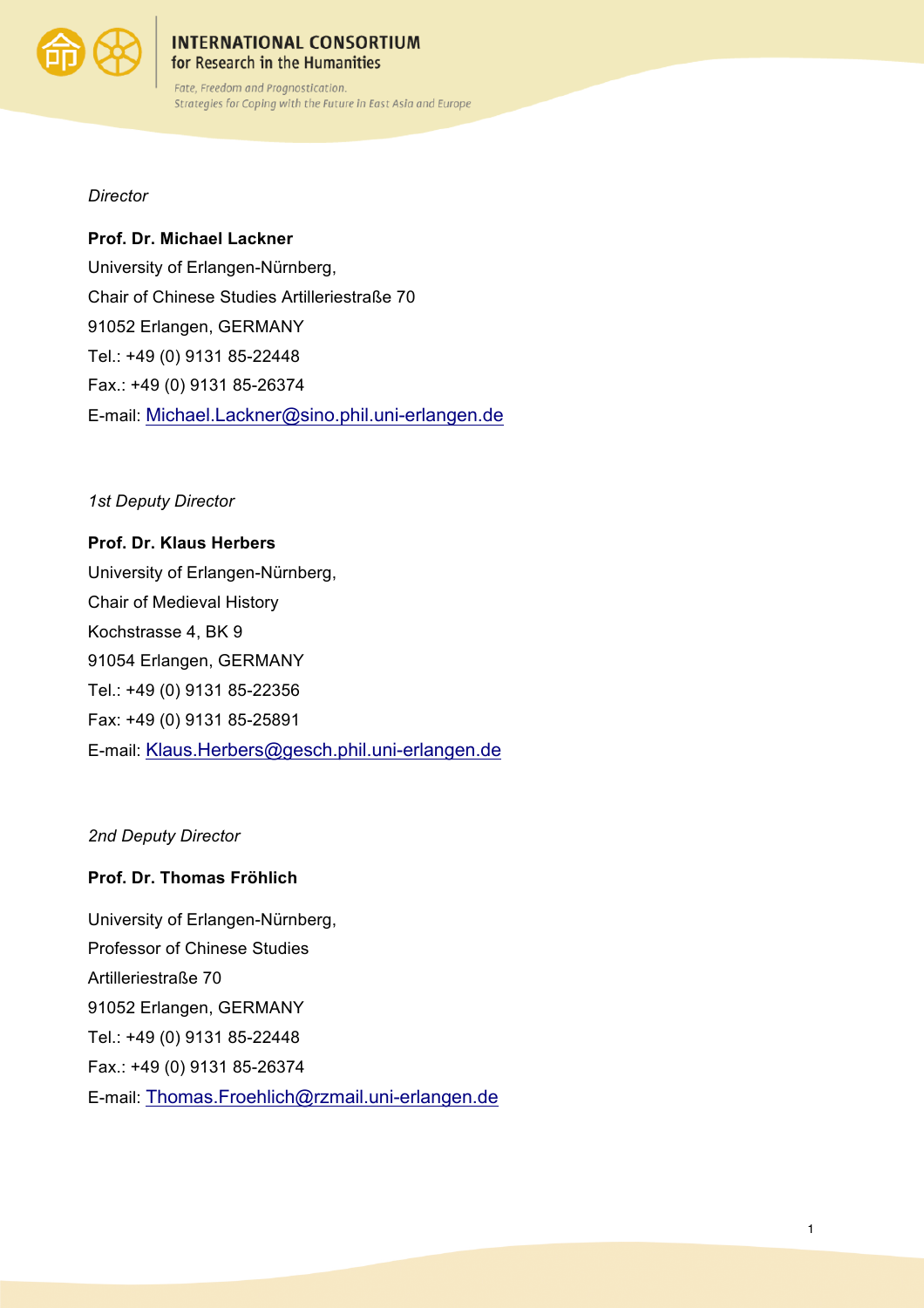# **1 Summary: Fate, Freedom, and Prognostication in East Asia and Europe**

Prognostication and prediction are a pervasive anthropological phenomenon found in all cultures, but with different characteristics. It remains omnipresent in contemporary western societies, even though it may seem that the issue of collective and individual "fate" or "destiny" and the quest for strategies to cope with them is no longer a current topic in the Humanities in the West. Terms such as "trust" or "risk" have replaced traditional reflections on fate, and prediction – in the sense of "forecast" – is only accepted within the bounds of acknowledged "scientific" parameters. Western civilizations are interpreted as "societies of contingency" (Greven 2000) and the structures of contemporary worldviews are seen to operate along the lines of a "logic of uncertainty" (Gamm 1994), with forms of life determined by ambivalence. However, these diagnostic theories often tend to ignore the existence of entire civilizations that have dealt with the European Enlightenment in their own modern ways by preserving and modifying their views of individual and collective destiny. The common notion that describes East Asians as people responding in a more "equanimious" and "composed" way to the vicissitudes of life has not been thoroughly investigated in terms of their ideas of destiny and fate; it seems that in East Asia, methods of prognostication and prediction possess a more distinctive psycho-hygienic function than in Western societies.

The International Research Consortium "Fate, Freedom, and Prognostication in East Asia and Europe" presents an antidote to the Eurocentrism of Western Humanities: the participation of a large number of researchers from East Asia ensures the systematic confrontation with different cultures of knowledge; a topic that has emerged from within a specific area of study will be embedded in a transdisciplinary and comparative research network. In contrast to most of the current European research networks, Chinese Studies will act as the guiding discipline. The comparative approach encompassing related European phenomena is all the more imperative for locating the concept of freedom with its – possibly – different representations in East Asia (Kaelble 1999; Rothermund 2003). Rather than referring to European Antiquity, the comparison will focus on medieval and early modern periods. The inquiry into the history of the intersections of various cultures and religions (e.g. Southern Italy, Spain) will enable us to contour the developments that led to modernity in a more precise way.

The International Research Consortium will make a contribution to uncover the historical foundations of prognostication with their impact on our immediate present and our way of "coping with the future" (Maul 1994). This approach will enable us to find new answers to the question of whether different views on fate and strategies of coping with destiny in Chinese (or indeed East Asian) modernity constitute a characteristic difference to Western modernity.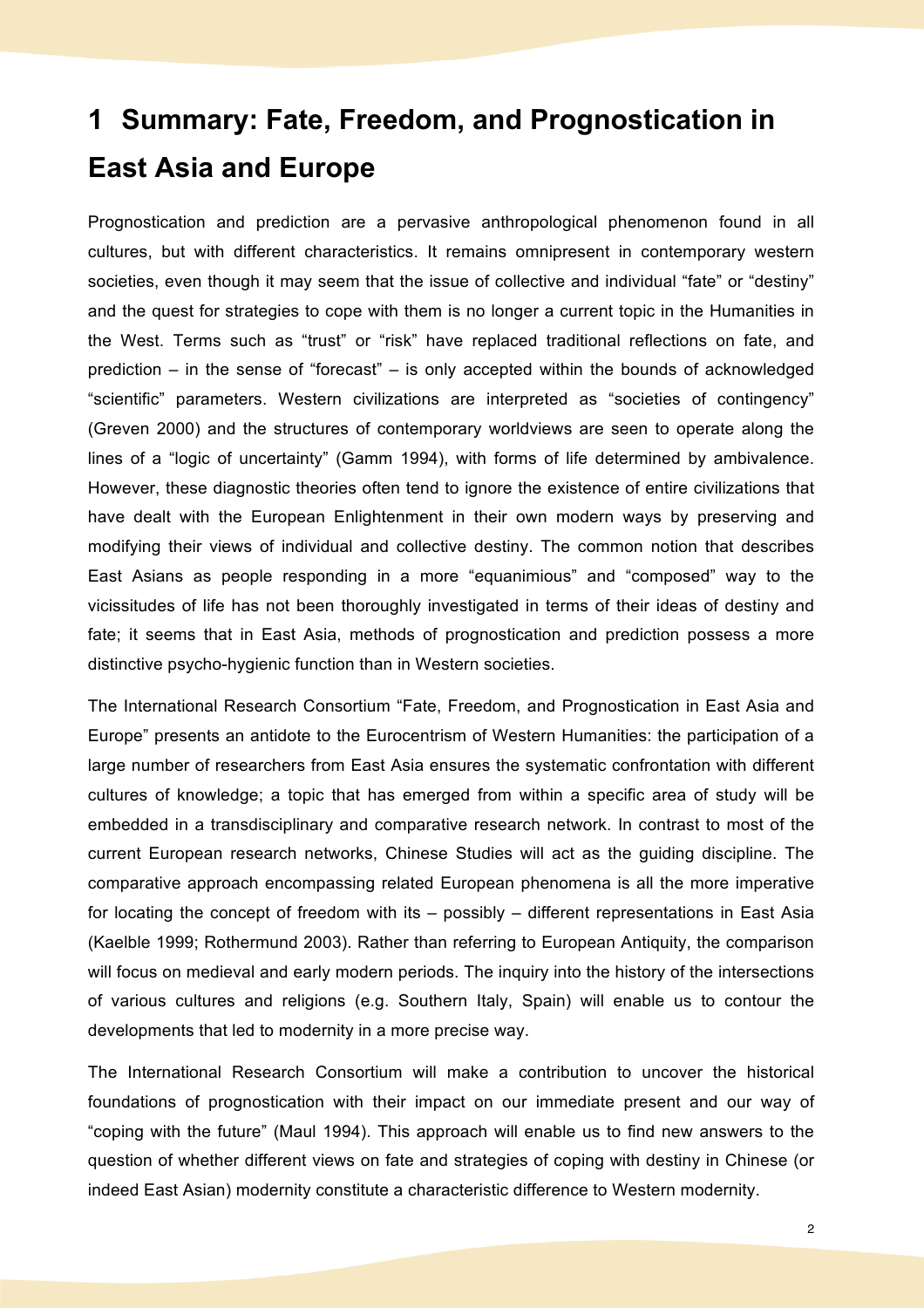# **2 International Research Colloquium Agenda**

#### **2.1 Leading Research Questions**

Whilst there has been extensive research on mantic traditions in China, on their origin, methods and dissemination (Kalinowski 1983, 1986, 1989, 1990, 1991, 1994, 1996, 1999, 2002; Harper 1988, 1999, 2001; Richard Smith 1991; Loewe 1988, 1994; Strickmann 1977, 1983, 1989, 1990, 2002, 2005), relatively little attention has been afforded to the question of understanding fate as a concept and to its status in Chinese life-worlds ("Lebenswelten") and worldviews ("Weltanschauungen") both in the past and the present (Fu Sinian; Raphals 2002; Chen Ning 1997). Yet the mantic tradition presents an excellent departure point from which to investigate the peculiarities of Chinese civilization with regard to the question of freedom.

This issue is a highly topical one, since individual and collective blueprints, concepts and plans for life in China in the 20th and at the beginning of the 21st century have not yet been sufficiently described in terms of classical theories of modernisation. The presence of divination as part of the ideational underpinnings of institutions of governance and the cult of the state (key terms: "tian ming", "tian zi") is indicative of its social-historical relevance and deserves particular emphasis in this context. In particular we intend, taking a 'circuitous' route via fate and mantic, to address the problem of freedom and of free will in Chinese civilization, which will represent a leitmotiv in all fields of research and we will contrast this with a variety of designs from European intellectual history (literature on the mantic tradition and on miracles versus works such as De libero arbitrio or De iudiciis astrorum). In so doing, we shall also include the debates on predestination and freedom which have been conducted since late antiquity and, especially, in the 9th and 16th centuries in the Latin West. There is, indeed, no other civilization in which prediction, mantic and divination practices have had and continue to have such singular status as in China. The Chinese written tradition begins in the 13th century BC with the so-called oracle bones (jiaguwen), which largely record questions posed to the oracle and indications on mantic and interpretative methods. One of the five canonical books of the Confucian tradition is the "Classic of Changes" (Yijing or Zhouyi), whose oldest layer consists of a collection of oracular symbols or pictures – a set of 64 hexagrams containing mantic formulas. There is much to support the idea that the origin of the Chinese commentary tradition is very closely linked to early divinatory exegesis; and in later times the classics could also be read as sources of prophecy (Henderson 1999). Despite the fact that elites within the empire may have judged mantic practices differently at different points in time (Kalinowski 2003; Liao 2001) and mantic statements became part of a political rhetoric (Jean Lévi 1999), it can, however, be concluded that a radical rejection of the possibility of prophecy using mantic methods was inconceivable before the 20th century, since divination formed part of an imperial metaphysics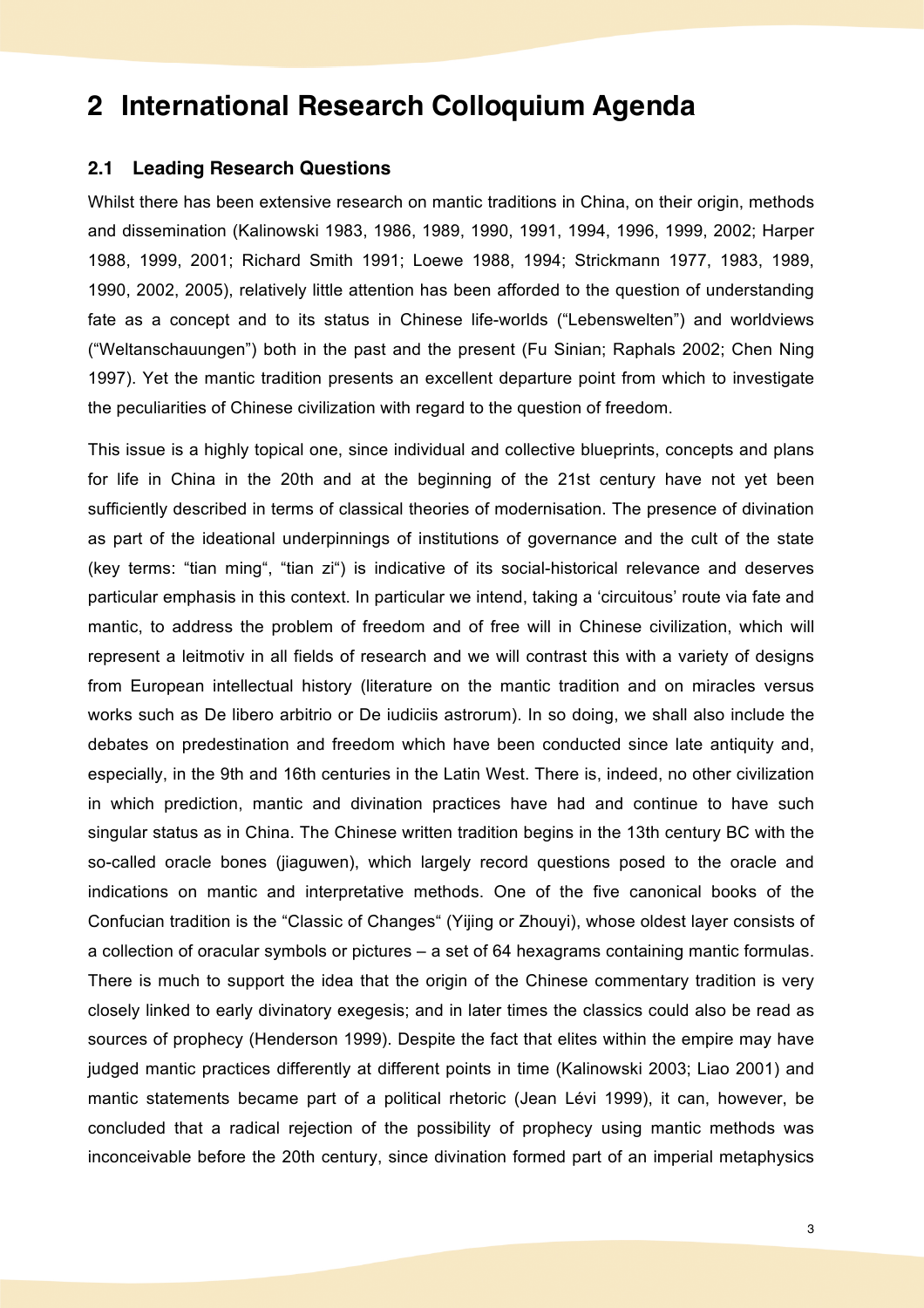of the Empire, whose comparison with the provision of counsel to rulers in the European sphere promises to produce fruitful insights.

The lack of an enlightenment which would have systematically – in different stages beginning roughly with Aristotle's reception in the 12th and 13th centuries, from Humanism through to the "emergence of the modern conscience" (Kittsteiner 1991) – called into question the foundation of basic beliefs in an ability to predict collective or individual fates, led to a situation in which such practices were, within the context of the Chinese version of enlightenment in the 20th century, mostly dismissed as "superstition" and the problem of fate was thus not dealt with. "Contingency", a term which would have no meaning without the context of occidental philosophy and theology (Makropoulos 1997, 1998; Luhmann 1992) and the terms "risk" and even "chance", associated with contingency, play at most a very marginal role in Chinese intellectual history.

The replacement of "fate", "Fatum" and "Fortuna" by "risk" and "trust" in Western Modernity, as attested to by Giddens (1991), has not occurred in China in any radical sense (Raphals 2002). Understanding and coping with fate are, therefore, inseparable from a belief in mantic practices. We must, however, also consider that there was or, indeed, is now something akin to sublimated or "secularised" forms of mantic practices, which are intrinsically connected to concepts of fate; for example, in the "tian ming" concept or indeed in many other aspects of Chinese historical thought. The question which must then be asked is to what extent and in what way can pre-modern European worlds of the imagination with their rich forms, for example, the medieval miracle (Heinzelmann/Herbers 2002), magical practices (Kiekhefer 1992), liturgical and deprecatory sacramental rites (Angenendt) contribute to an understanding of the East Asian as compared with the Western version of modernity. This historicisation might, at the same time, also contribute to an understanding of the perhaps more complicated structure of contingency in "Western societies". This is all the more relevant as the diversity of Europe and the numerous, historically tangible processes of disintegration become increasingly prominent (Schneidmüller 1997; Borgolte 2002; Herbers 2007).

The concept of the fundamental knowability of the world (the "optimism" asserted by Max Weber) which is firmly rooted in the Confucian tradition, has also had – despite the occasional appearance of an element of scepticism which tends towards a predetermination of sorts –farreaching consequences for Chinese notions of fate and coping with destiny, which thus presents numerous possible points of contact with European ideas on predestination. Even though early forms of a "folk religion" may well have been different – especially as regards the distinct tendency towards fortune-telling – to official state cults (Mu- chou Poo 1995, 1998), the members of the educated and political elite were nonetheless firmly rooted in their local communities and had contact– albeit sometimes in a seemingly schizophrenic manner in our view – with religious practices from other social spheres; it is most likely that members of the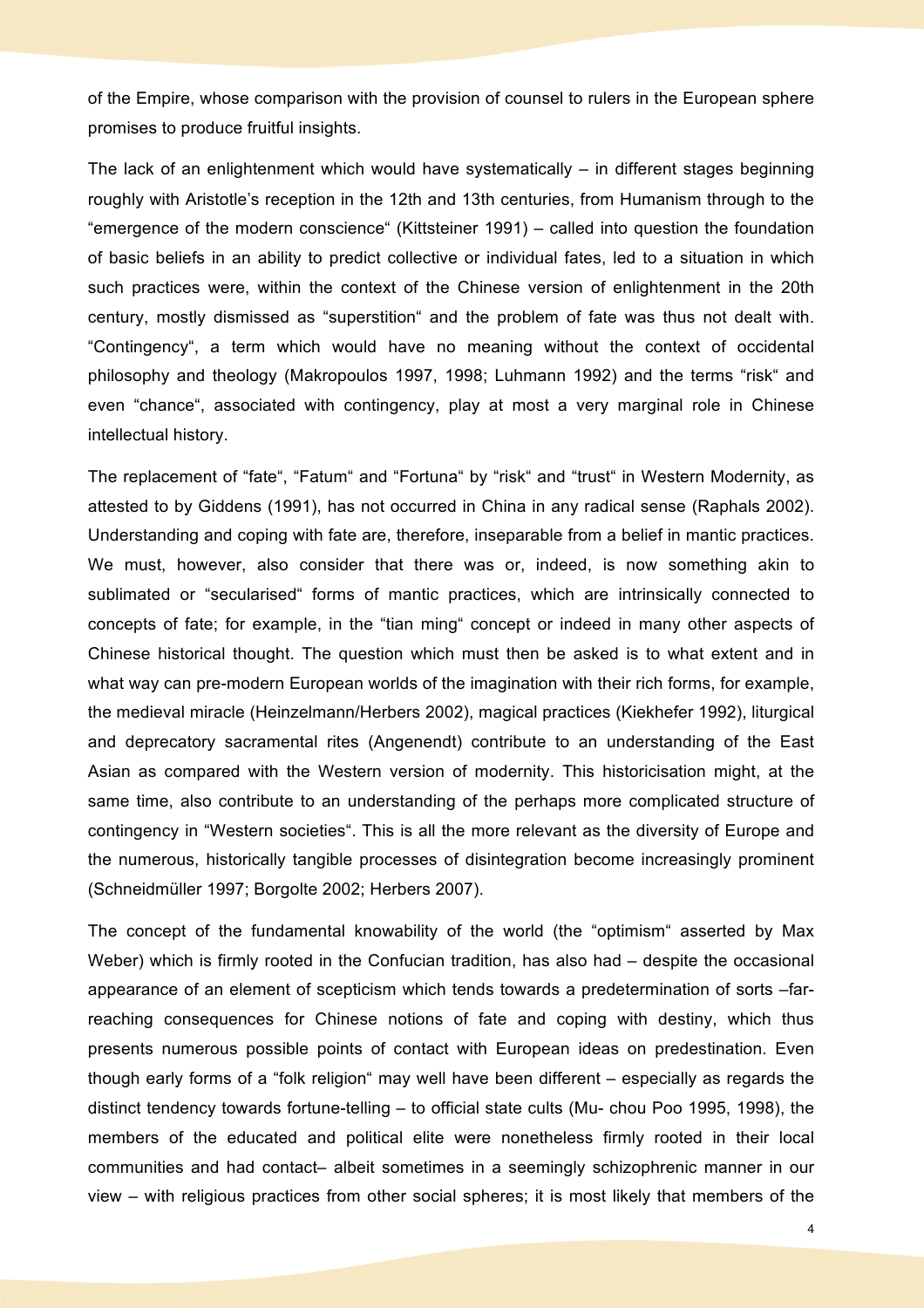elite were not ever able to bring themselves to entirely negate mantic practices, and the priority was, therefore, to "control" such practices as regards both worldview and political opinion. This often disconcerting dissociation, disconcerting from the standpoint of a classic Western understanding of 'rationality' and a dissociation which we might be tempted to disparage as exhibiting a lack of 'consistency', has in more recent times, been held to be one of the characteristics of (South)East Asian blueprints, concepts, and plans for life within the framework of theory construction around composite social schemes (Kipp 1996).

The International Research Consortium will incorporate a wide range of disciplines, each of which will address the research questions outlined above: Philosophy and Intellectual History; History of Science; Social History; History of the European Middle Ages and of the Early Modern Age; the study of religions; Ethnology; Study of Literature. Some of these subject areas will take a contemporary view, whilst others will work from an historical perspective, comparing civilizations. The participation of researchers from East Asia will lend a particular dynamic to the comparison of civilizations, a dynamic which will have a "subjective factor" which at this time cannot yet be assessed.

It should be noted from the start that despite the fact that the core research focus will be on the Chinese world as compared with Europe of the Middle Ages and Early Modern period, there are several points at which comparisons will also be made with Japan (Leinss 2005, 2006; Maekawa 2001; Fukasawa 1996, 1997, 2001, 2003, 2004, 2007), Korea (Andrew Kim Eungi and Lee Eun-Jeung 2003) and Vietnam (Alexei Volkov). A possible consideration could then be – if the research undertaking proves successful – to include other areas of the world (for example, Africa, South Asia, Latin America) in a second phase of the project. In the following section, several research areas will be outlined in which questions of the continuity of concepts of fate and coping with destiny could be examined.

#### **2.2 Research Areas**

### **2.2.1 Philosophical Foundations (Philosophy, Intellectual History)**

What place does "fate" hold in Chinese civilization? A key research aim of the project is an enquiry into the extent to which we can we speak of "transcendence" or rather "contingency" in the Chinese context. As part of this enquiry, we will question how comparatively "transcendent" Western societies for their part actually were and, indeed, still are. The initial focus here will be on an examination of the terms used to describe "fate": Ming, yun, xing, fen, yuan and the combinations of these and similar such terms. Our research will cover not only knowledge of cosmology which might possibly be necessary for an investigation in the narrow sense, but will also look at affirmation or negation of the essential mutual dependency of "human nature" (xing) and "destiny" (ming). Which forms of freedom are envisioned in a belief system, which has shaped the inseparable, merely aspectually differentiated unity of the "natural destiny"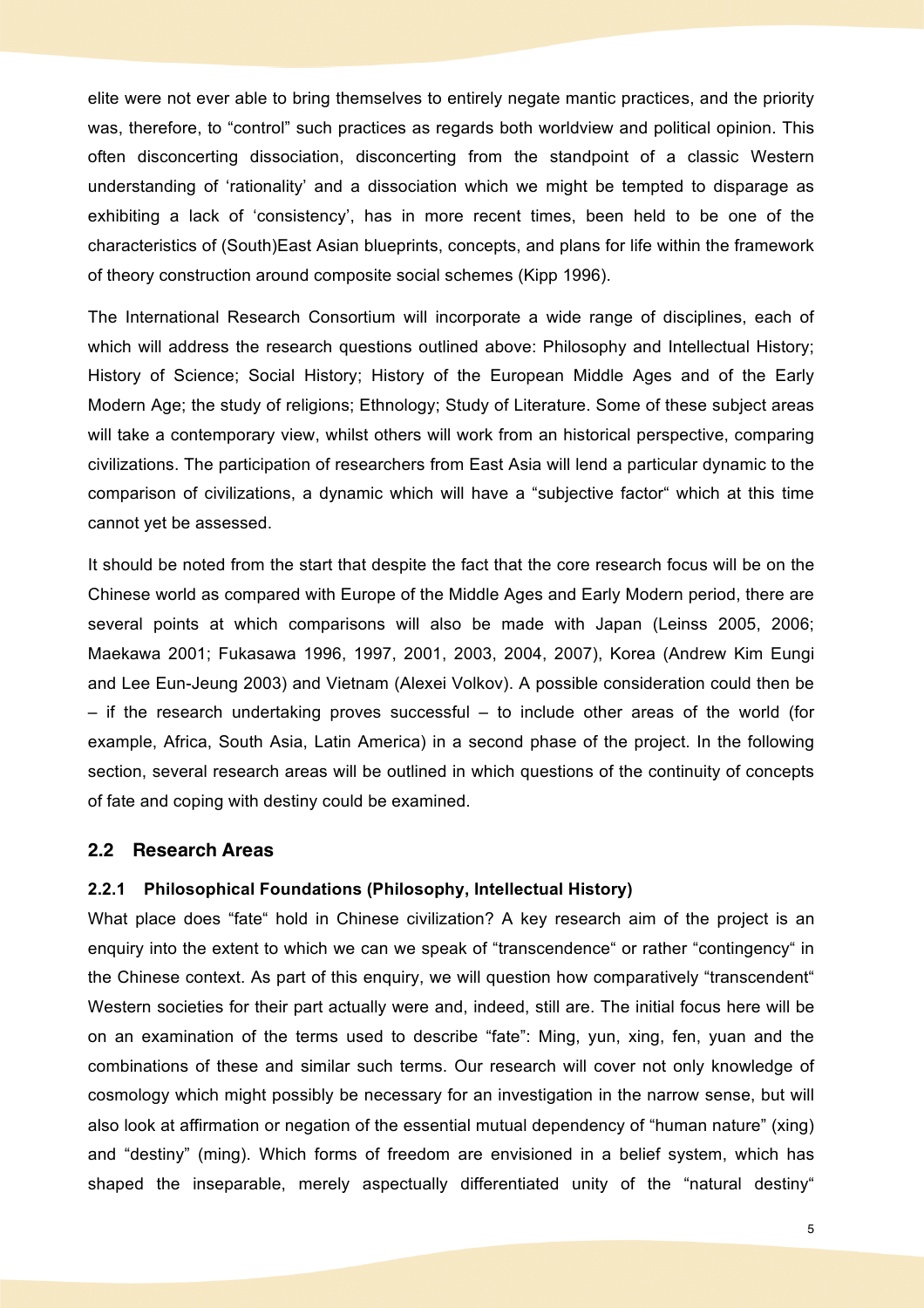(xingming, or, to use a term borrowed from Heidegger, "Wesensgeschick") from "human nature" and "destiny"? In contrast to more recent studies and following the ground-breaking work by Fu Sinian (Fu 1952) to differentiate between meanings of ming, a) fate (fatum), b) moral calling c) lifespan and d) calling (mandate) from Heaven (Chen Ning 1997; Schaberg in Lupke, 2005), the focus of the analysis will be much more on the semantic field of the term, which quite clearly has a consistent background. Chinese traditions privilege a way of thinking in their reflection on fate and even beyond the bounds of this reflection, which places the "incipient elements" (ii) of change, with their "subtle and germ-like" (miao) elements in the foreground (Lackner 1992). Such ideas produce the possibility of reconstructing the foundations of a world view; a view which does not have the break presupposed by the – occidental - acceptance of contingency, but rather thinks much more in terms of transitions, whose various stages each refer to an outcome, or indeed "prefigure" it. This, therefore, requires an examination of the quintessential terms used in Chinese divination, such as "consultation", "taking the oracle", "reckoning", "coming true", "verification", "forecast", "evidence of the prognosis" etc. (Lackner 2007; Drettas 2007). A central role is played here by the systematic place which "time" is afforded. An examination of Buddhist concepts of fate would also fall within this sphere; whilst the importance of these ideas for the mantic tradition is somewhat marginal, the influence on moral attitudes to predetermination was all the more powerful (Zhou Qi).

We will seek support in clarifying terminology against the background of occidental philosophy (Forschner; Speer; Hoffmann). The intellectual-historical background would, however, be incomplete if we were not also to take into consideration the Arab world (both Islamic and pre-Islamic). Although "prophecy" (for example, by way of the prophet and seer) plays a much more significant role by far in the Near East as compared with China, reflections on the relationship between "fate" and "time" in the Arab world (Tamer 2006) do, in fact, hold a position, which would be of service, not only in its original form, but also in the Western adaptation since the 13th century, in the elucidation of this relationship for the East Asian world. This is also the case for questions of terminology: In pre-Islamic Arabic poetry, the oldest remaining testimony of Arabic culture, the term dahr means both "infinite time" and "fate". Semantically, it is barely possible to differentiate between these two meanings: infinite time and fate together create an ominous combination of hidden power. The close link between time and fate in the term dahr is also sustained in a most interesting way in the Koran. Certainly in Islam, Arabs continued to uphold the conviction that they were subject to the inescapable power of dahr. If such a view elevates the complex of time and fate to the status of a challenger to Allah, so does a statement ascribed to the prophet Mohammed that Allah is dahr. This interesting pronouncement should not be interpreted as anything other than the attempt to deal with fate at a basic level through identification with God. It is not dahr, but rather Allah to whom you should devote yourself – a fundamental belief within Islam, which means "dedication" ("surrender") in Arabic.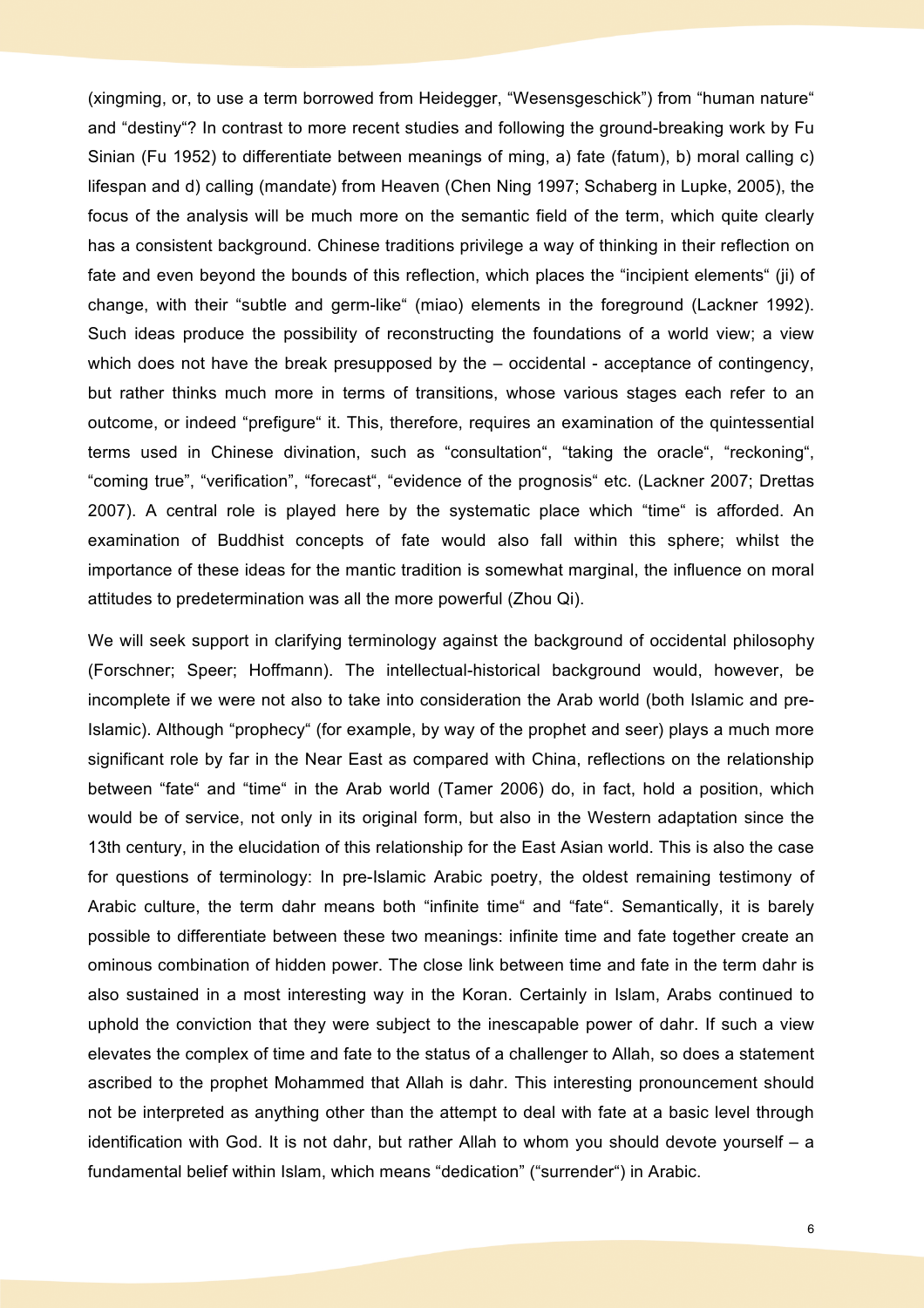#### **2.2.2 Authorities, Agencies, Places**

How are the authorities that have a bearing on fate conceived of? Is it heaven, or ghosts and demons, or the ancestors (Friedrich 1995)? We still know much too little about the authorities ("The Lord on High") and tian ("Heaven") mentioned together in the "Book of Documents" and which are usually treated in philology as successive moments. This question must necessarily be addressed with close attention to the discussion on the philosophical history of concepts as outlined in section 1; however, there are many overlaps with the history of religion and ethnology. The possibility of the ancestors influencing individual fate relatively independently of mantic practices requires investigation. Indeed, in this area, too, the extent of divination is not insubstantial, if we consider, for example, the method of choosing a suitable burial place, fengshui. The process of consulting the oracle is itself essentially sacral (accompanied by preparations such as fasting or prayer), and this reveals possibilities for comparison with European traditions (see Minois 1996 et al. for a comprehensive account) and the cult of relics (Angenendt 2007; Heinzelmann 1979; Swinarski 2000; Herbers 2000), since miracles and supernatural interventions occurred, above all, at the graves of holy men; but the places in which divination is practised are also usually temples or are located near to temples. In the case of so-called Planchette writing or "spirit writing", the intervention of sacred authorities is at its most conspicuous: Guandi or some other deity enters the medium; the medium gives a written account of the revelations made by the deity, sometimes via an intermediary (Smith; Xu Dishan 1946/1999). Although shamanist practices were common in those times, clearly very few of the Shaman were able to write, which is why the association between writing and the medium did not develop until the time of the Song dynasty (see Tiziana Lipiello 2001 on "miracles"). The relationship between divination and games also presents an important perspective (Lillian Tseng 2004). Yet how are we to determine the agency that causes dreams; which ideas were associated with the dividing of yarrow stalks? Such ideas as the quality of the moment in time, as in the case of chronomancy? Within the occidental tradition, dream and vision are classic forms of establishing contact with the powers from the beyond and particular actions, such as fasting, prayer and others promote visions (Dinzelbacher 2002; Moreira 2000; Burger 2003). Yet how can subjective experience and reported accounts be opened up to a comparative scientific enquiry?

Those who do not believe in the immutability of fate may resort to strategies for influencing fate; these could range from magical (exorcist or apotropaic) practices (Angenendt 2000) to a type of philosophical stoicism (Zhang Jiaguo 2004). On this point, we intend to examine traditional concepts of "magic", which, of course, often amount to a disjunction with the predictable, in particular, then, the relationship of magic to the dangerous and, above all, to the uncontrollable. In the Latin West there are some very prominent places which were centres of astrological knowledge, such as Toledo, which, in particular since the beginning of the 13th century, also gained itself a reputation as being a centre of hermetism and mantic (Sylvie Roblin 1989). Pope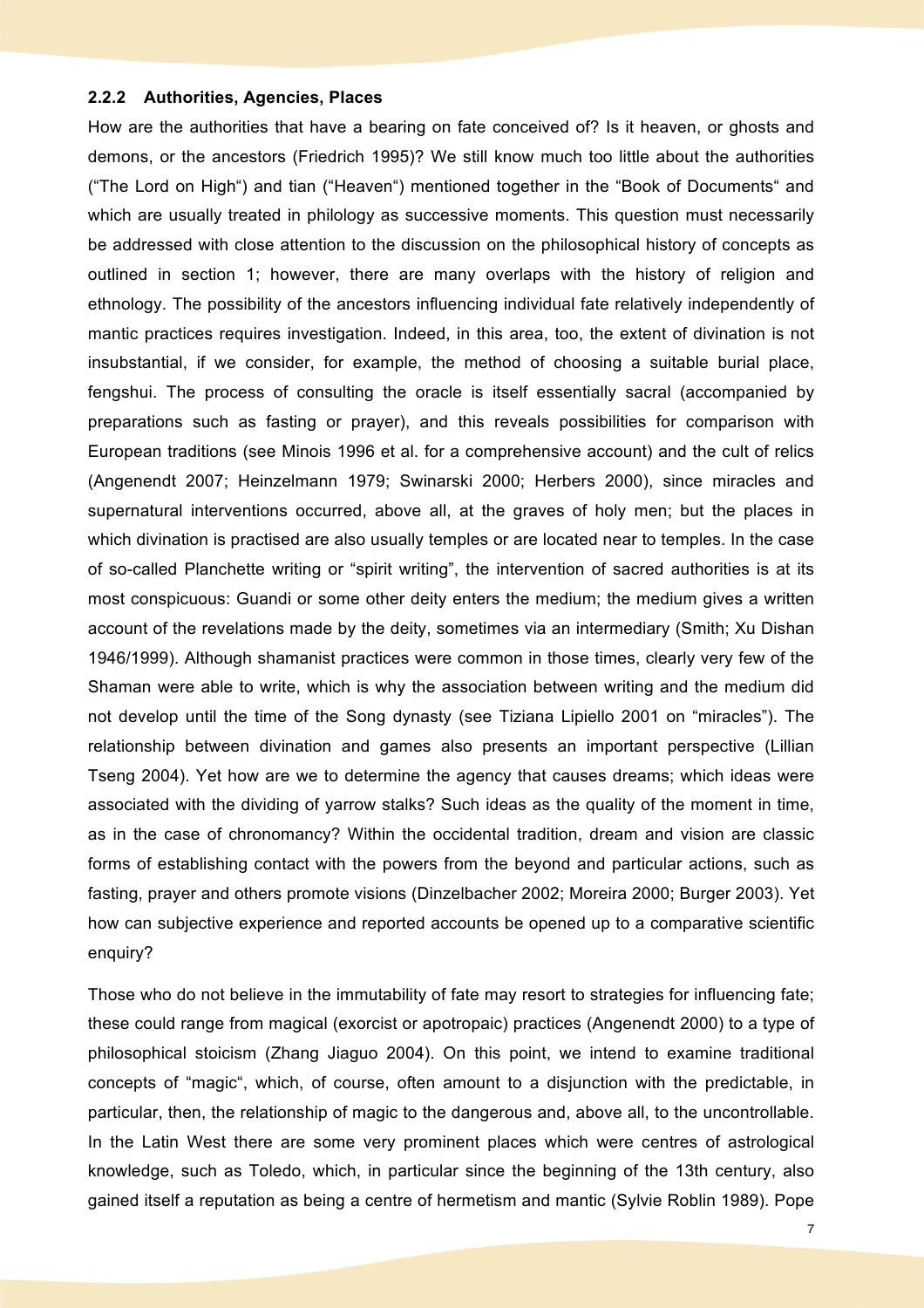Gregory VII is even said to have learned nigromancy in Toledo. Stories from exempla literature and various sources from vernacular literature, for example, Wolfram von Eschenbach's Parzival (Ferreiro Alemparte 1983) reinforce the idea that there was a nigromantic school in Toledo (Herbers 1999 and 2000). The Toledo "nigromancy topos" essentially demonstrates a two-fold reaction to new science and knowledge: alongside the fear and scepticism, new opportunities also presented themselves. Due to the introduction of Arabic writings, magic arts were also partly integrated – at least in several philosophical works since around the 13th century – into the scientific canon (Frank Fürbeth 1999). Ever since Al-Farabi, translated by Dominicus Gundisalvus, magic and mantic were considered by some taxonomists to belong to the "scientia physica", mantic arts were also partly associated with the artes liberales, as in the 12th century "Pseudo-Turpin" chronicle (Herbers/Santos 1998). Undoutably, an analysis of the topography of places used for divination in China (on a macro as well as on a micro level) will offer many parallels with the morphology of the oracle in Ancient Greece, and we hope to study these phenomena at an advanced phase of the project.

#### **2.2.3 Divination and Rationality**

There is now broad consensus that ways of thought underlying prediction based on extrapolating or interpreting sets of data (chronomancy; entrail examination; bird flight; number combinations) differ only very slightly from modern forms of prognostication, for example, weather forecasts, economic forecasts and medical prognosis (Vernant 1994; Chemla and Kalinowski 1999). The influence of mantic methods on political life in the Chinese Empire is equally beyond dispute (Loewe 1994). Kalinowski, therefore, also refers to "China's traditional sciences". From a strictly historical-scientific perspective, Nathan Sivin concludes that the majority of astronomers of the Yuan Dynasty had been working as soothsayers prior to their appointment to the court (Sivin 2008). This would be the point at which to look, for instance using the example of calendars (Lü Lingfeng/Shi Yunli 2002), at the relationship between divination and the state, as well as the issue of which historical reading determined the nature of the engagement with collective fate at different periods prior to the 20th century (Schaberg 2005; Lewis 1999). With reference to selected examples, we will pursue the question of whether there were differing degrees of rationality and systematic penetration in the various forms of divination.

A comparison suggests itself here between methods that are based on mathematical calculation (Manfred Kubny's concept of the "traditional Chinese personality profile") and, for example, the interpretation of dreams (Lackner 1985; Drettas), in which it is considerably more difficult to establish a system. Equally significant will be an investigation into the relationship between medical and mantic practices (Marta Hanson, Sebastià Girald), especially as prognosis also plays an important role in modern-day medicine. A significant systematic location in determining the relationship between divination and rationality will be sought in the comparison to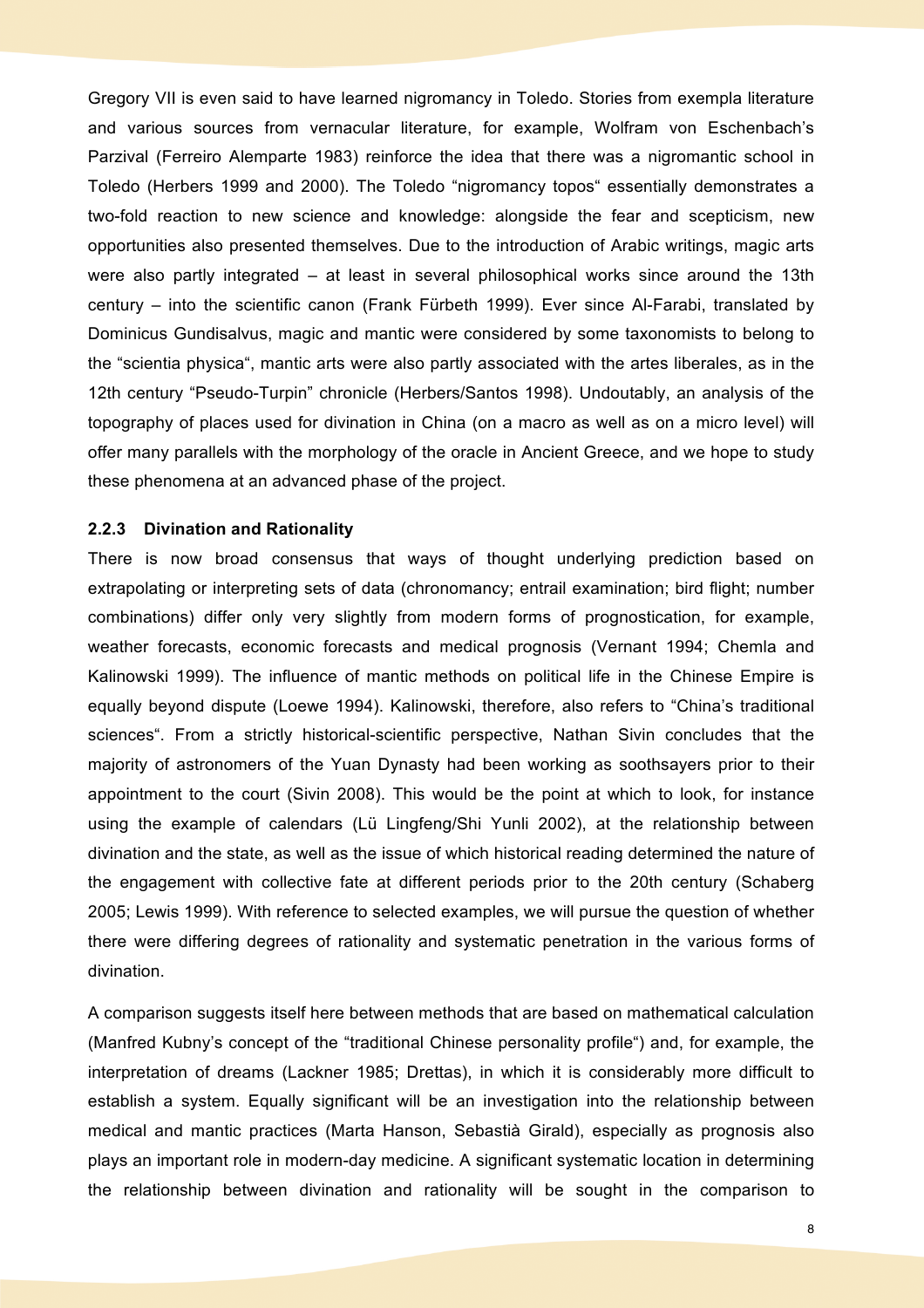Babylonian classification of natural phenomena (Francesca Rochberg). From this perspective, mantic arts would be considered as artes and thus a comparison with the "soft" methods of interpretation of the "Arts / Humanities", which in the Anglo-Saxon world are still known as "liberal arts" would seem to make admirable sense.

There is also scope here for approaches based on material evidence and the respective translations: a systematic investigation of the development of the Chinese almanac has been undertaken (Morgan 1998; Smith 1992), Marc Kalinowski's translation of the Wuxing dayi is another good example, but many other works (e.g. highly influential writings from the Yuan dynasty) still await translation, annotation and commentary. A significant contribution in this area is expected to come from the inclusion of material from Vietnam, which will help to illustrate the relationship between mathematics and divination (Volkov). Even in Latin Western traditions many desiderata remain, such as the edition and interpretation of several works on predestination, or calendars and works on chronology in the Arabic, Latin and vernacular literature.

It is clear that we need to know more about the interrelationship between all pre-modern forms of knowledge or "science" and the mantic arts. Medicine with its impact on physiognyomy and other facets of divination; mathematics, which provides models for calculation; "diagrammatology" as an art encompassing, among others, philosophy, mathematics, and cartography (in the broadest sense) are only the most striking illustrations of the place mantic arts occupies in the performative system of learned practices.

The use of mantic practices in the economy is an aspect which has as yet been afforded little research attention – apart from fengshui, which also in the West has achieved at times dubious popularity - but it is an issue with direct relevance for today's society. We know a relatively large amount about the use of divination in connection with the Chinese examination system (Elman 2000), and yet we understand little about its application in the economic life of China. Although the terms "wealth" or "prosperity" are ubiquitous in popular handbooks on the subject, we do not yet have a sufficient understanding of the relationship between economics and mantic practices either in the "West" or in China.

#### **2.2.4 Judgements on Mantic Practices by the Elite**

The comparatively high level of mobility within Chinese society, where origins generally played a smaller part than in the Europe of the pre-modern and early modern periods, allowed much more scope for the individual fate (or that of a family) – and thus also for a questioning of fate. The advance and decline of individuals and families are often conceived of in, relatively short, cycles.

Here we find – also and, indeed, especially with regard to the pre-modern era – the starkest contrast between occidental and Chinese civilizations. Whereas even generous assessments in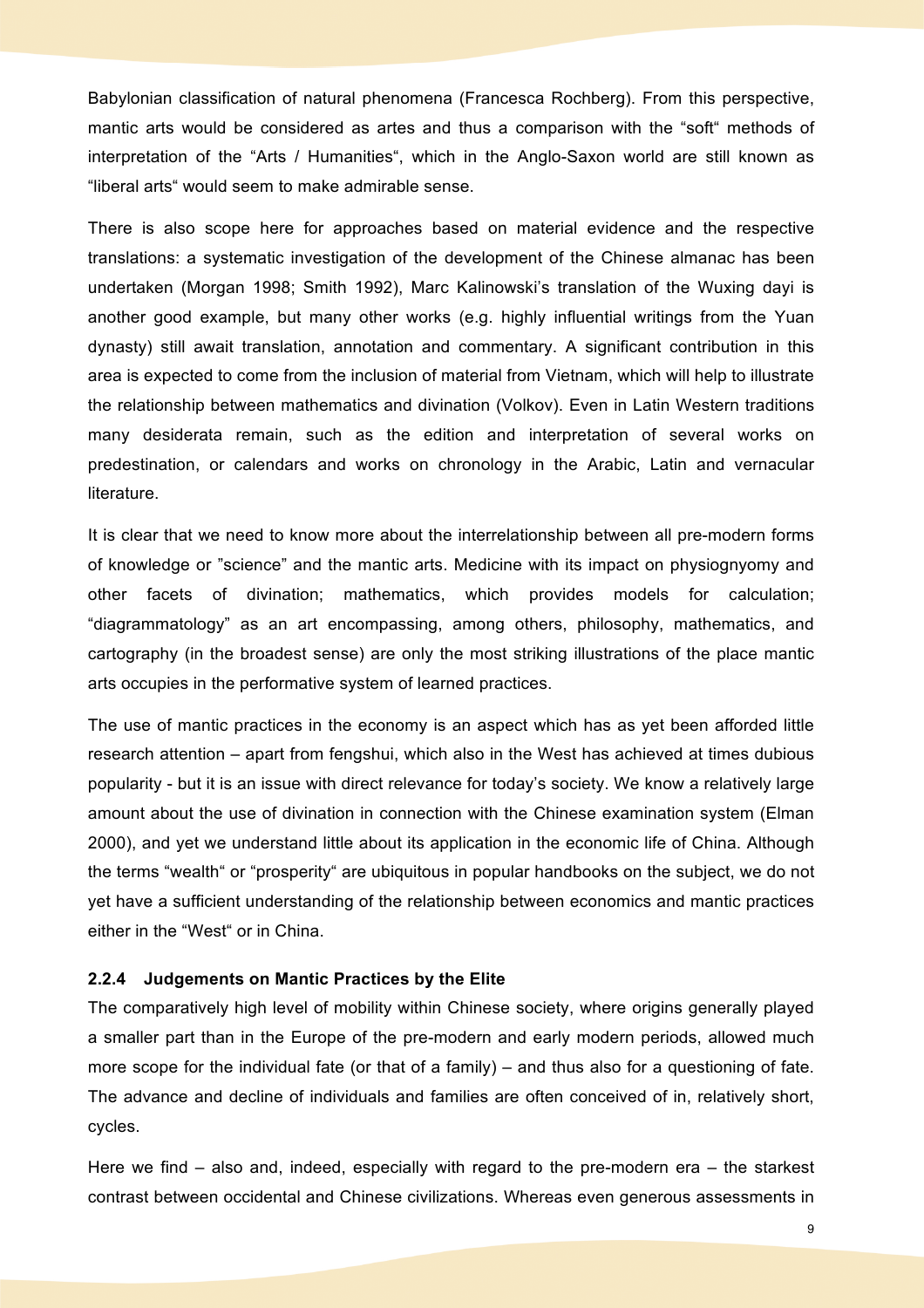the West had to acknowledge the limits of divination, as determined by the contingency of God's will ("quia multum est Deus potest facere quod non vult facere", Ockham), in a civilization which has no notion of transcendence, at least not in the European sense of the term, (and, furthermore, even included an oracle book in the canonical works of its elite) there are no fundamental reservations as regards the knowability of fate.

We do have evidence of scepticism (Wang Chong, 1st century), but this is defined much more by a fundamental fatalism, which writes off the knowability of fate as pointless since there is nothing to be done about it in any case. An alternative attitude arises amongst some representatives of so-called "neo- Confucianism", for instance when Zhu Xi (1130-1200) associates the insight into one's own fate with the possibility of also achieving an insight into the workings of cosmic principles by means of this insight. Linked to this is the hope, that through understanding these principles it might be possible to reach an ideal of humanity which could, in a manner of speaking, stand above one's own fate and thus enable a coming to terms with fate and contingency. Special attention must also be afforded to those scholars who remained sceptical in the face of the knowability or predictability of fate (Wang Chong, Lü Cai, as well as scholars from the time between the end of the Ming Dynasty and the beginning of the Qing Dynasty, such as Lü Kun and Wang Tingxiang). A further possibility – very widespread in the area of "folk religion" – was to influence one's fate using insights gained through divination. We will have to take into account the vast literature on exorcist practices, on the ways to negotiate with fate, and make fruitful use of Benjamin Elman's analysis of the close relationship between elite practices and "folk" belief systems in connection with the Civil Examinations (Elman 2005). Fu Sinian has recorded the various forms of meaning of fate (and thus also the various approaches to dealing with fate) in traditional China. It is indicative that he is the sole representative of the Chinese enlightenment, who has ventured such an undertaking (Fu Sinian).

The reserved attitude towards divinatory practices since the Song Dynasty has been mostly determined by social factors – as has been the case in the Latin West: The relationship between state orthodoxy and mantic practices varied over the centuries: in the Han era one of the important tasks of the new group of scholars was to systematise the relationships between mantic and cosmology (Loewe). Bans on prohibited practices would often include lists of recognised methods of divination; in many cases even private possession of works related to divination (e.g. calendar systems) was forbidden – control and not a fundamental rejection was the priority; the Dunhuang texts in particular show that both erudite and simplified handbooks were often compiled by the same people who were active in the court or who held high-ranking positions in local politics (Kalinowski 1993).

Divination literature constitutes its own field (outside Buddhism, Taoism and folk religion), since it belongs to a continuum with the written scholarly tradition, which has been passed on both in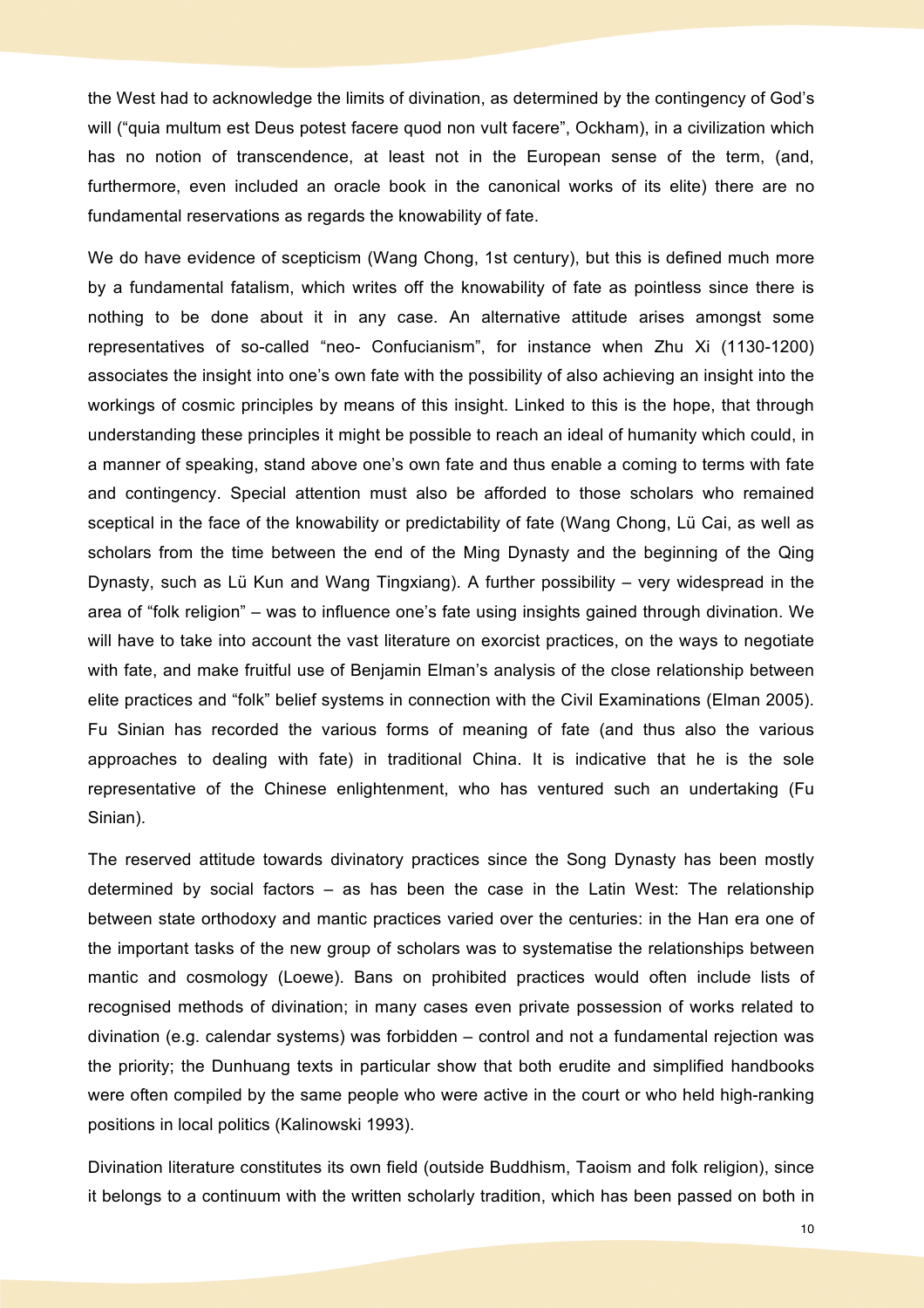the Han catalogues as well as through burial site discoveries from the Warring States Period. Added to this is the often institutional framework in which divination had been forced to function, and, furthermore, its embedded position both in local religion and in "popular Confucianism" (Kalinowski 2003). We will seek to clarify, primarily in a comparative perspective, how uniform was the viewpoint of elites in Europe and in East Asia. The critical viewpoint of the European elites was in no sense uniform, differing not only according to either Platonic and Aristotelian positions, but also exhibiting – especially in the points of contact with the Arabic-Muslim tradition, an area which also deserves research attention within the framework of a "history of encounter" – a great many nuances and differentiated positions. For instance, were miracula contra or praeter naturam? Not contra, according to Augustine. Did that then mean that the Christian miracle, as conceived of by Augustine, represented an overhaul of ancient notions of magic? A bitter debate was led by figures, such as Anselm of Canterbury, Abaelard, Thierry of Chartres, Adelard of Bath, William of St-

Thierry and continued by others. Thomas Aquinas believed that a miracle was, in fact, supra naturam and excluded the idea of a Godly intervention contra naturam, thus defining the Christian miracle in a relatively narrow sense. Yet, to what degree did the recorders of late medieval miracula adhere to the theories of their scholastic predecessors (Boureau 1995)? A fruitful comparison can be made here between a rich tradition and statements made by Chinese elites. Here, it is interesting that authors of theoretical propositions or advocates of the idea of a Christian miracle, who criticise mantic practices, indicate indirectly just how widespread forms of divination also were in the Latin West (e.g. Caesar of Heisterbach). The works of the physician Hans Hartlieb describe the seven "forbidden" arts (in Eisermann/Graf, 1989) (1455/56): nigromancy, geomancy, hydromancy, aeromancy, pyromancy, chiromancy, spatulamancy. The occidental mantic tradition itself, which belonged to the artes magicae, was primarily based on ancient and Arabic traditions and enjoyed an understandable revival after the 13th century. As regards astrology, the 13th century Scholastics clearly distinguished between "natural" astrology, which had a bearing on the seasons, the weather and other natural events through the influence of the stars, and a "superstitious" astrology (Robert Grosseteste), (Speer 2007) that was based on human actions. Individual scholars, such as Albertus Magnus or Roger Bacon actually valued the human-related variety of astrology. It will also be important here to clarify which justifications and non-justifications were determined by such divided opinions amongst Church representatives.

Fortune-telling was, however, considered by the Church to be superstitio and, as such, was banned, although the practice remained widespread (Harmening 1979, Bonney 1971, Bologne 1993/1995 and others); this is still the case today. A comparative analysis will be undertaken of the forms and reasons for these rejections of methods of prophecy, and of the Church bans.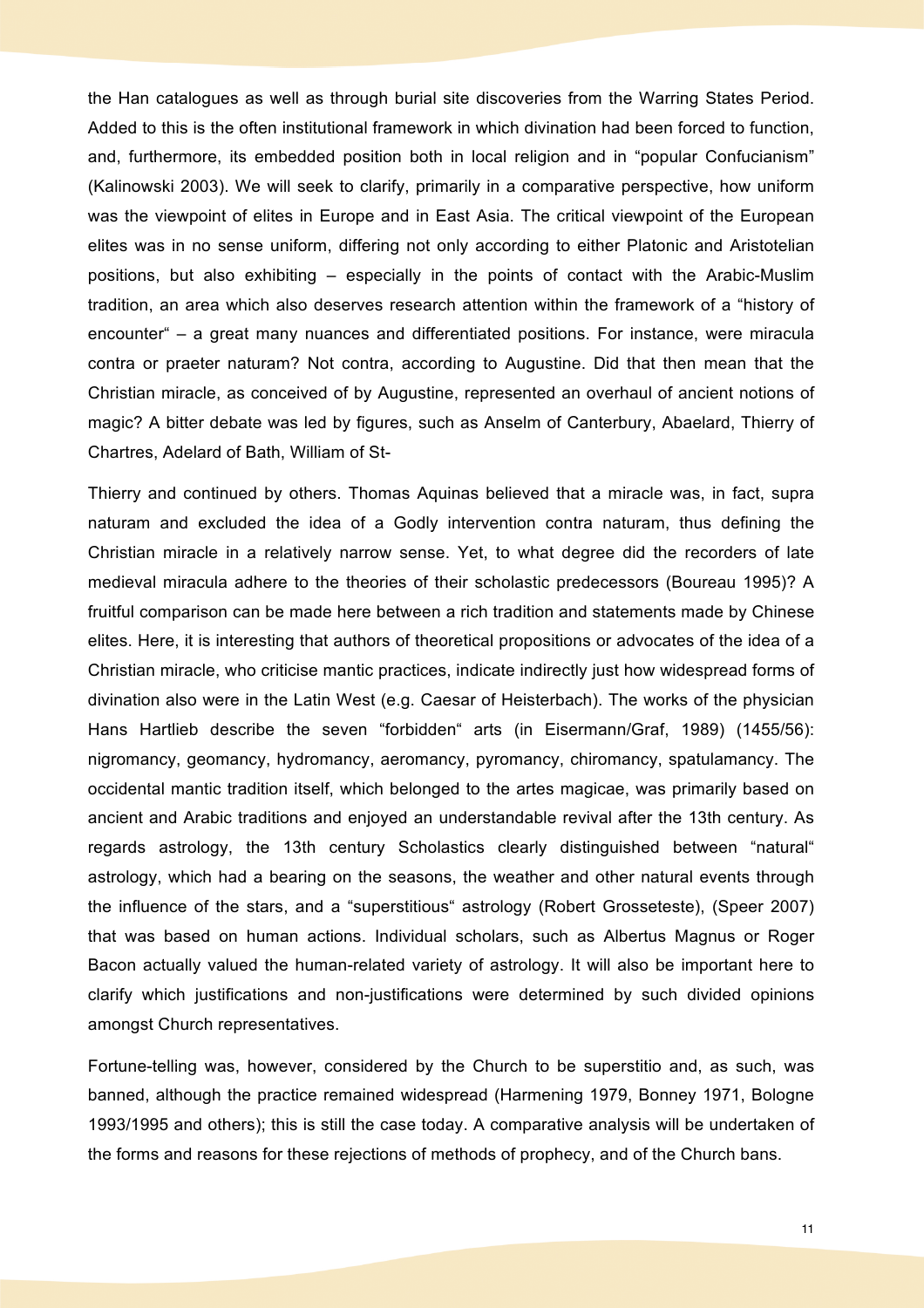Once having crossed over the boundaries between "elite" practices and "popular" beliefs, it will be important to take a close look at the divination specialists, their training, educational background, and the networks through which they tried to assure their success, including their acitivities relating to the spread and the publication of their art. Our knowledge about these people is still too limited to draw conclusions to the same extent that we can based on what is known about the practitioners of mantic arts in Ancient Greece.

#### **2.2.5 Counsel to Rulers**

Sovereign and mantic power have been inseparable in the Chinese tradition since the Shang era (i.e. since the oldest recorded examples of Chinese writing, the so-called oracle bones dating from the 13th century BC). From the archaic forms of prophecy on wars, hunts, the health of the ruling family (Rédouane Diamouri 1999) to the counsel of rulers as a sort of premodern political advising from the Han era to the Tang dynasty (Loewe, Kalinowski 1991) through to a "rationalised" calendric system in the mid to late Empire, divinatory methods remained a substantive component of the concept of political order. Corresponding entries can be found (under a variety of headings and titles) in all the official histories of the various dynasties. Yuan Shushan goes beyond these sources in the collection of accounts contained in his biographies of diviners (Lidai buren zhuan). Divinatory techniques as an integral element of political prognostication, military tactics and counsel to princes even featured in a prominent work of narrative fiction in the late Empire, namely in the History of the Three Kingdoms (a description of the wisdom and achievements of Zhuge Liang). In this, divination plays an important role within the context of providing counsel to rulers in achieving paragon status and authority, and, at the same time, political and military success (Fröhlich 2006). As regards the meritocratic model of the good ruler, which remained dominant in China into the 20th century, the advising of rulers and the belief in the ability to predict political history play a central role. A key aim of research in this regard would be to look at whether the "classical" political concepts in Confucianism, and also from other trends, in which good intentions and/ or just actions would necessarily bring about good results, are based upon, as it were, a divinatory paradigm. An investigation is still awaited into the question of whether over the course of history there was a type of rationalisation in the Weberian sense (in spite of his generalising judgement against the "magic garden") in the advising of rulers in China. A further remaining question relating to the final centuries of the Chinese Empire would be that of the effect that the increasing "publicity" of astronomical data as made available by Western specialists had on calendric practice (and its theoretical self-concept), which had, essentially, been considered an occult practice (Marianne Bastide).

Even today, fortune-tellers and clairvoyants are friends to rulers. It is interesting to look for specific connections between totalitarianism and a self-proclaimed political mantic. This would also appear to be important in the Chinese context, because since Popper at the latest, there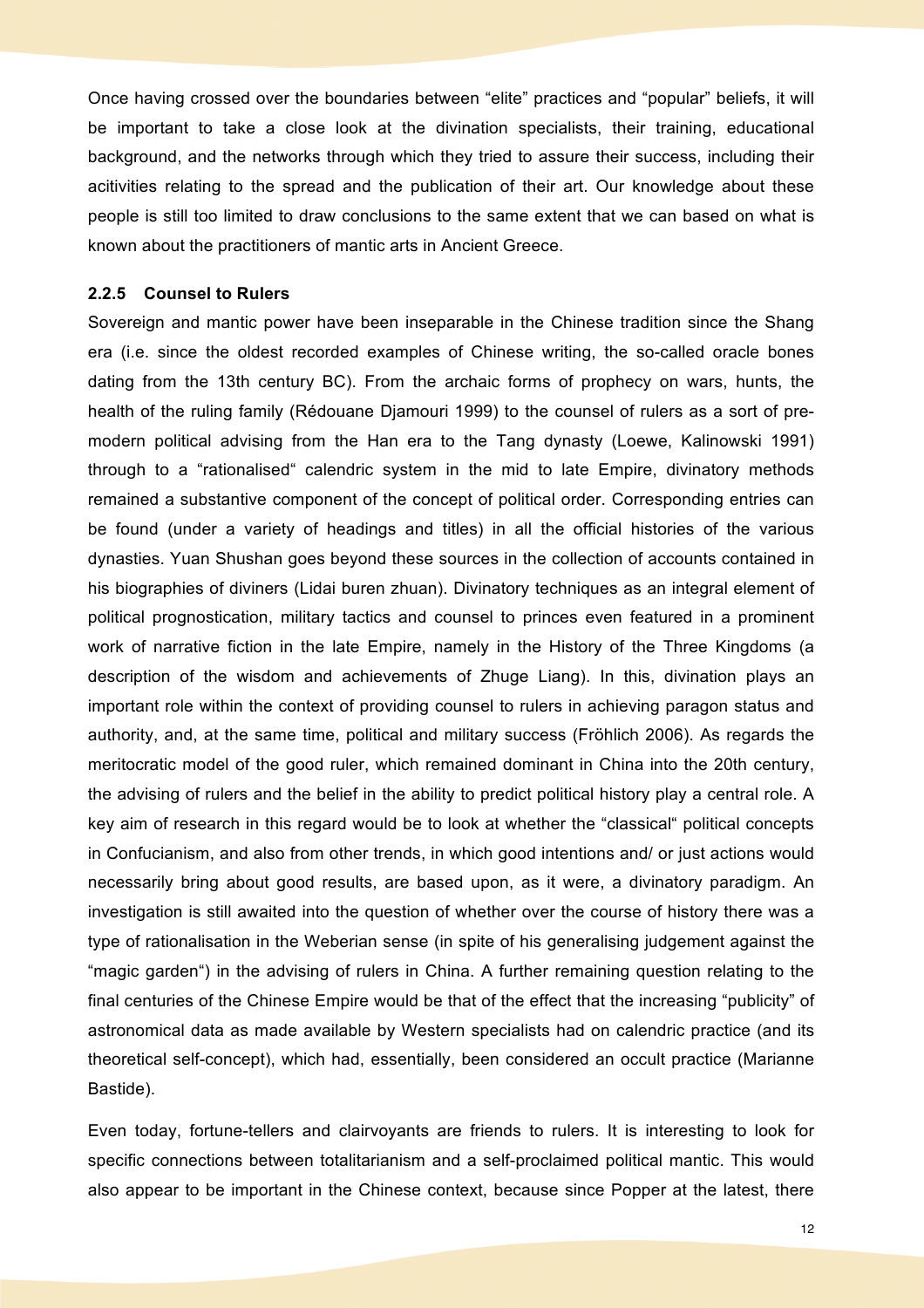has been discussion about the connection between totalitarianism and such thinking that is aimed at absolute truth and absolute knowledge (into which category divination and mantic also fall to some extent).

Along with sacred places, the stars also played a significant role against the backdrop of an ancient Arabic tradition. Astrology, widely established in the Latin West since the time of Macrobius (Carmody 1956), became an important part of counsel to rulers even beyond the sphere of influence of Alfonso X ("the Wise") of Castile, although naturally the translation of numerous works from Arabic in Toledo and elsewhere played an important role (d'Alverny 1982; Tolan 1996 and 2000; Burnett 1996 and 2004; Benito Ruano 2000; Maser 2006; see 2.2.2).

Frederick II and his learned advisor, Michael Scot (Morpurgo 1984; Burnett 1994) ensured that Sicily, in addition to "al-Andalus" and the "Toledo School", became an important hub for the reception and dissemination of Arabic and Greek knowledge. It was as a commissioned work that Scot came to write his "Liber introductorius" (ca. 1230/35), an encyclopaedic compendium of Medieval astrology, which was not only an integral part of courtly representation at Palermo, but was also, above all, a central guiding force in the practice of rulership, for instance, in deciding on important dates (the marriage of Frederick, the foundation of the city Victoria) (Caroti 1994, Manselli 1979, Rapisarda 2000, and in print).

#### **2.2.6 Fate and Prognostication in Modernity**

The Chinese Enlightenment, which began towards the end of the 19th century, turns against the hierarchical ideas of Confucianism, strives (without success in the long run) to establish an egalitarian society in the fields of language and education, and positions "science" as the most significant substitute for lost unity in the world. Especially following the foundation of the Republic in 1912 and the dissolution of the "sacral" backdrop of dynastic institutions (with ideas such as, the "Decree/Mandate of Heaven", "Son of Heaven", "state cult"), the belief in the omnipotence of science, even in the field of politics came to the fore (Fröhlich 2000). The appeal of Marxism at that time was also tied to the historio-philosophical claim of historical materialism to offer an interpretation for the future course of history (Fröhlich 2006) – this was in fact a "political" task, which in previous centuries had been accomplished through divinatory methods and mantic practices. These endeavours, however, only touch on the very edges of the core of traditional concepts of fate. What happens then when traditional forms of coping cease to exist, such as, for example the Confucian concept of "self- cultivation" or even mantic practices which had become a self-evident part of the life-world? If we look at the introductions to "Register of Fates" (mingpu) by Yuan Shushan, the most important representative of mantic theory and techniques from the time of the Republic (cf. Smith; Smith's work of 1991 is based to a large extent on Yuan's biographies of famous diviners, Zhongguo lidai buren zhuan), it is easy to identify attempts to distinguish the study of fate as an independent field of "knowledge", separate from "science" as determined by the West (see also Liu Jianrong 2007). In this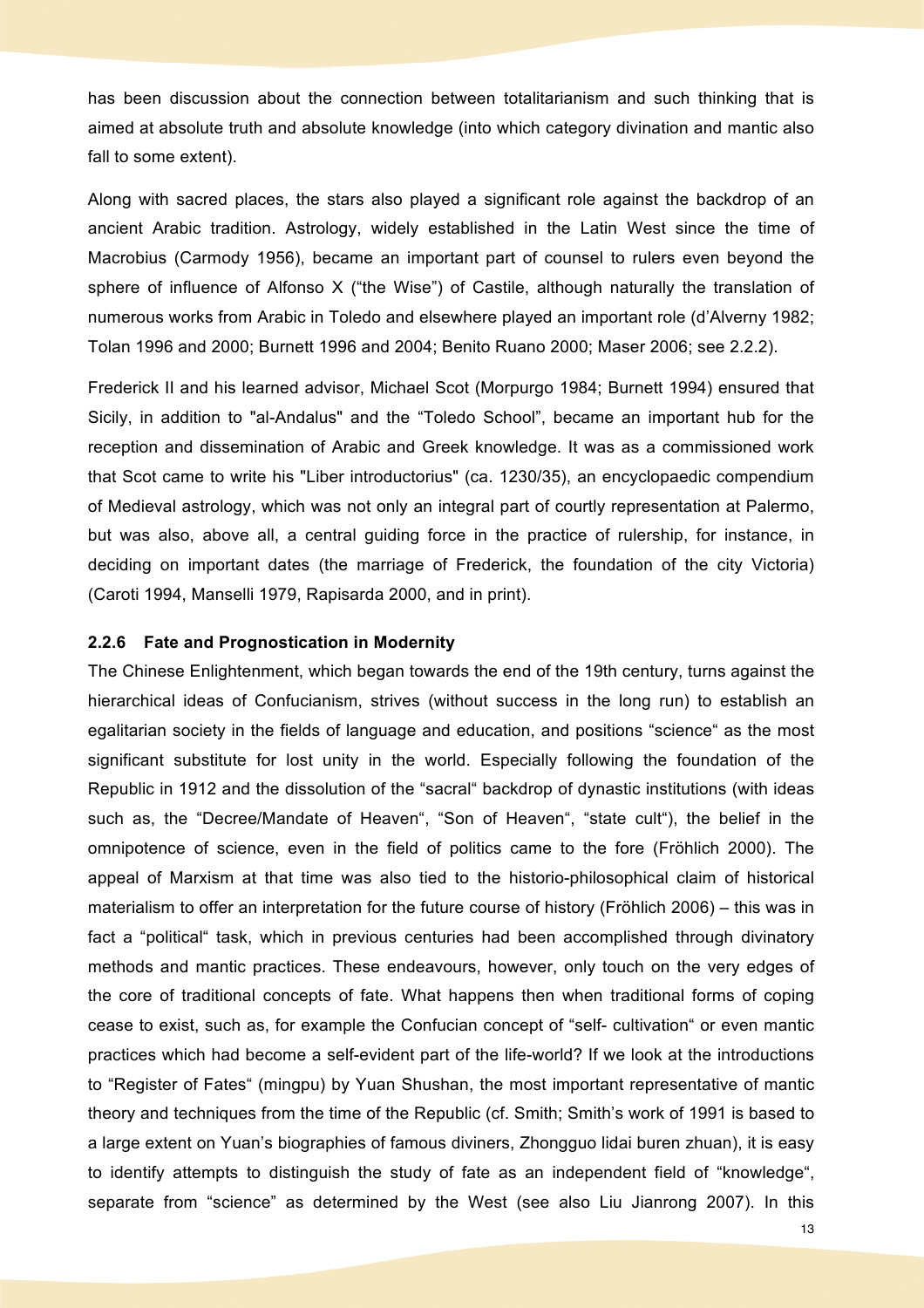context, we will first look at "enlightening" popular science publications from the beginning of the 20th century (Gezhi huibian, Dianshizhai huabao) which contain numerous readers' letters, highly significant for our study, which provide repeated testimony to the continued durability of traditional concepts of fate even in the face of "new", "Western" sciences (Liu Yishan, PhD diss., forthcoming).

One of the key aims of Chinese Communism – particularly during the so-called "Cultural Revolution" – was to rid the country of mantic practices as part of the elimination of the "Four Olds", and yet these practices continued to exist in secret (Bruun 2003). The abundance of biographical material on the "Cultural Revolution" which has since become available provides a veritable "mine" of information for the study of forms of coping with individual and collective fates in Chinese Modernity (Lupke in Lupke, 2005; Wang Liying, forthcoming).

For historians of the People's Republic of China, traditional mantic practices have meanwhile become a highly sought-after area for research (see, for example, the remarkably popular "Chinese culture of dreams" Liu Wenying; Lu Ying 2005), and, yet, the nearer this research comes to the present, the more prevalent is the verdict of "superstition", a term also found in the titles of monographs and articles. Our question now concerns the degree to which the Chinese tradition of dealing with fate stretching over more than three thousand years also affects the present. This will require, amongst others, field studies, some of which have already been carried out (for example, John Lagerwey on aspects of folk religion). An essential addition, however, would be a study of insurance companies in China, which are currently in high demand. A large amount of polemical literature is also available (cf. Bibliography, section: "Entlarvung" = "unmasking" or "debunking" of swindlers). On the subject of life-worlds, the Erlangen Department of Japanese Studies (Peter Ackermann) will provide valuable material for comparative analysis (cf. also Leinss and Fukasawa). Furthermore, material from Taiwan and Hong Kong relating to this topic is easily accessible since no Communist inspired enlightenment took place there and the practices, the works on and the number of fortune-tellers is also legion. Contemporary sources from the People's Republic of China warning against mantic practices will also be consulted, as these are indicative of their ubiquitous presence (Guo Chunmei 2001); special attention must be given here to the publication Kexue yu wushenlun ("Science and Atheism"), almost every edition of which claims to "expose" various present-day "superstitions" connected either with mantic beliefs or with beliefs generally associated with fate (Li Zonghua 2005; Tang Libiao 2006; Wu Kui 2006; Wang Chunhua 2007). The critical review of magic and mantic – from witch-hunts (Behringer 2004, Lorenz 1995, 2004) to numerous theoretical debates and legal reports – accompanies the history of the Early Modern period. It is also instructive that despite numerous attempts to eliminate them, certain practices in Christian churches of a deprecatory and also of a divinatory nature continue and sometimes indeed increase even into the 20th century.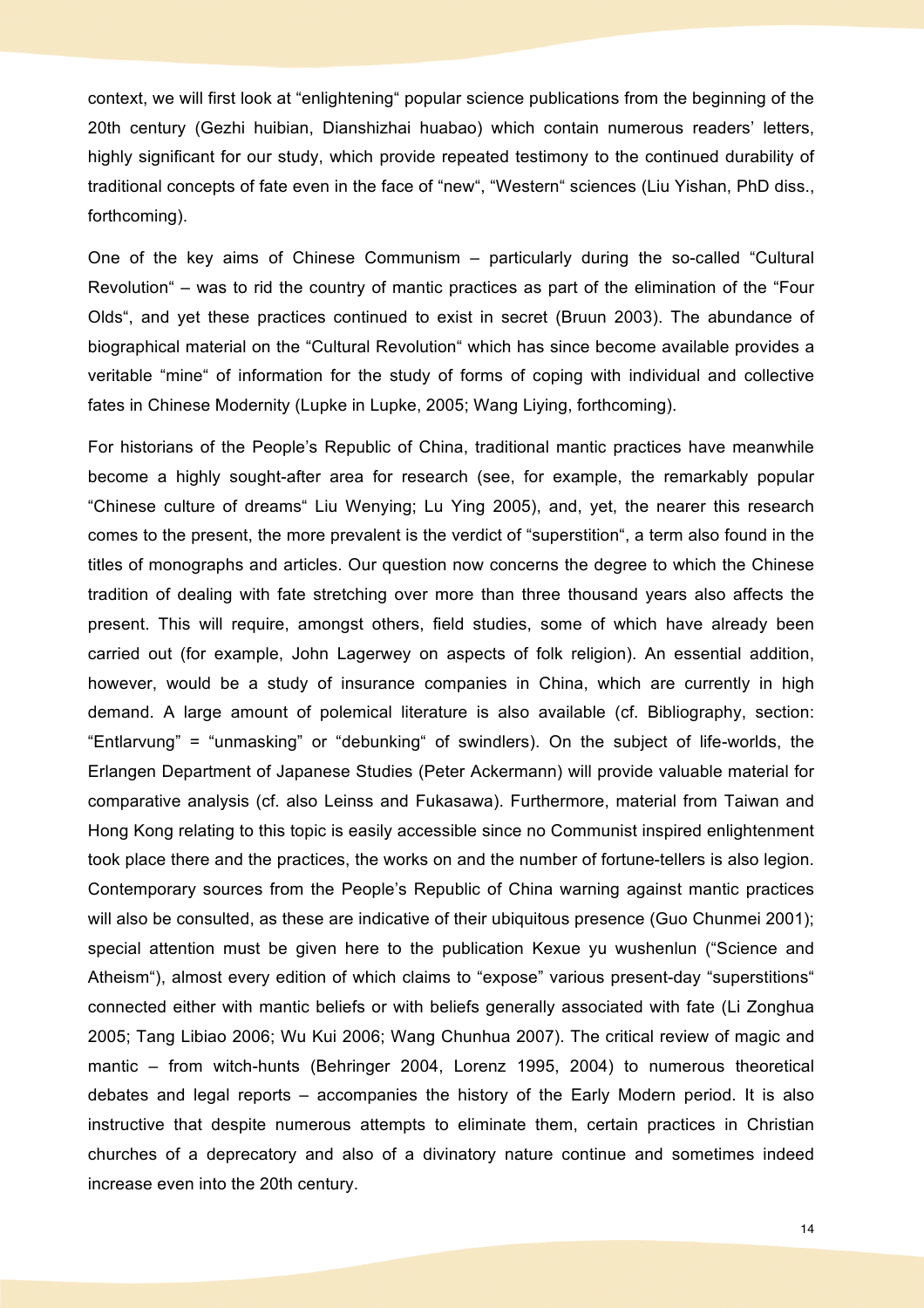Our critical research will thus encompass both Chinese academia and the practitioners of divination and will involve a possible interplay between these two groups on the basis of the restoration of "Chinese culture". We plan to do some fieldwork among present-day Chinese fortune-tellers.

In addition (and to complement this study on prediction and modernity), one might consider shedding some light on the spread of "East Asian Wisdom" in contemporary Western societies. Collaboration with experts in modern religious studies is required for the purposes of this undertaking.

#### **2.2.7 Historical Thought**

The Western academic engagement with the past since the 19th century has led to the development of various interpretative strands, which seek to overhaul previous teleological or cyclical patterns. Although the theory of the historical present has essentially rendered these older ideas obsolete, they nevertheless continue to exist in certain theoretical constructs. Against the background of the reception of Western historical philosophy in Japan (Kleinschmidt 1997 and 1999) the question arises as to which trends have primarily found reception in the Chinese world since the 20th century (Lackner 2001 and 2003). Only then is it possible to recast these and Marxist influences as effective forces of modern Confucianism and describe them in terms of teleological or cyclical models. The most productive direction within political philosophy in China in the 20th century along with Marxism was so-called Modern Confucianism. Representatives of Modern Confucianism began, from the mid-20th century, a critical examination of Marxism and thereby developed concepts of social modernisation and modernity, which were, for their part, underpinned by historical philosophical support. What is remarkable about this is the fact that China's modernisation or modernity is understood quintessentially as a process of catching up, which can be achieved in a specific manner by the central controlling element, the "state". In this view, modernity appears not, as it does in mainstream Western theories, as a necessary consequence of structural and / or motivational factors to which direct acces is ultimately withdrawn from collective actors and, in that respect, experienced as unavailable and contingent. This Confucianist notion of the political viability of modernity achieved through the actions of a "moral" state breaks with previous cyclical views of history, and, indeed, creates a new concept of a human polity, which is aware of itself as the subject of its own history (Fröhlich 2003 and 2007). This form of overcoming or suppressing of historical contingency reveals a characteristic of historical thought, which in the Chinese context can be understood particularly against the background of older divinatory ideas. It might then be assumed that this manifestation of historical thought and theory of modernity extends far beyond the boundaries of modern Confucianism in contemporary East Asian philosophy.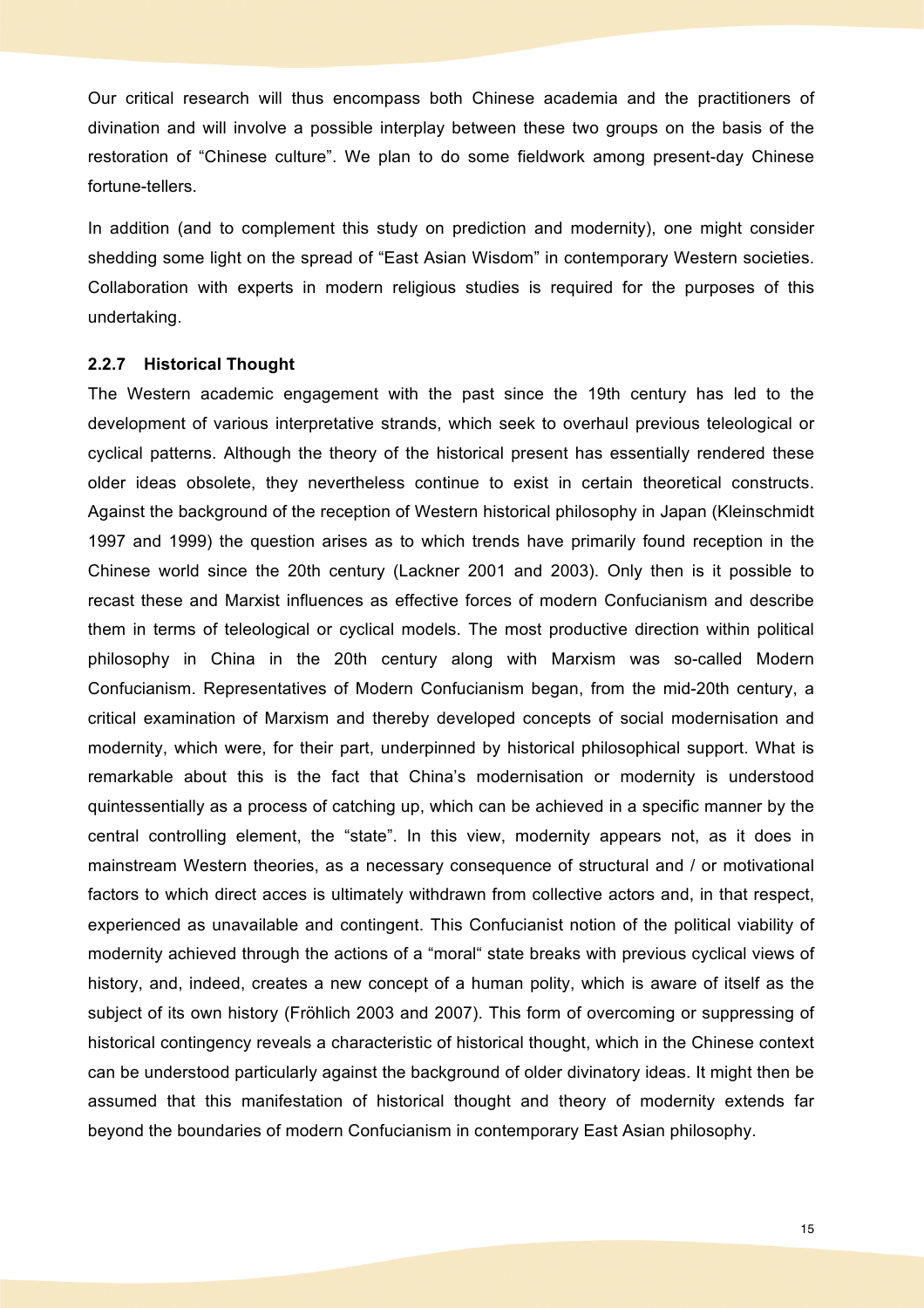## **3 International Composition, Organization, Timetable**

If we accept as true the hypothesis that the place of fate in the individual and collective blueprints, concepts, and plans of life of East Asia has a particular weighting in modernity, then the inclusion of researchers from the region is essential, not only for reasons of research politics, but also in terms of research theory (Lackner/Werner: "Research with, rather than research on"). Especially in such a sensitive area, brimming with potentially explosive intercultural taboos, we can expect joint research undertakings to produce results that go well beyond purely historical materialist insights.

This approach equally defines the profile of the Research Colloquium at the University: comprising three positions (C4, C3 and a junior "tenure track" professorship as of 2009), the University of Erlangen-Nürnberg Department of Chinese Studies is part of two Research Training Groups and has attracted a substantial amount of third-party funding, thus securing for itself a prominent position at the School of Humanities. Erlangen University also has three positions dedicated to research on the Middle Ages and the Early Modern period (C4, C3 for Medieval History and Historical Aids, C4 for the Early Modern period). Research activities, outstanding by any measure, include a remarkable number of third-party funding projects and participation in both a Research Training Group and a German Research Foundation (DFG) Priority Programme on questions of cultural transfer and processes of integration. The main focus here is on points of contact between Christianity and Islam, as well as processes of sacralization. The interaction of these subject areas under the auspices of an innovative research project, investigating, on the one hand, the historical foundations of prognostication, and the peculiarities of the East Asian approach to fate on the other, is likely to have a significant international and national impact. Our intention is to include our doctoral students in weekly meetings of the research team.

The strongly international composition of the Research Consortium clearly distinguishes our undertaking from that of a classical collaborative research project; this naturally also creates logistical problems in managing the research agenda. On this point, however, we can rely on experience gained from a four-year "International Quality Network" project funded by the German Academic Exchange Service (DAAD) in Erlangen, which welcomed more than 25 researchers from China, Japan and Europe for both short and long research stays. Furthermore, Michael Lackner has been involved intensively with the question of 'Area Studies' and the connection to the humanities and social sciences. Klaus Herbers has been coordinating extensive international research projects for several years now, focusing particularly on the issue of sacrality and an investigation of the intersection of Christian and Muslim traditions in medieval Europe, especially on the Iberian Peninsula and in Italy. Thomas Fröhlich is spokesman for the Asia-Pacific section of the Central Institute for Regional Research at the